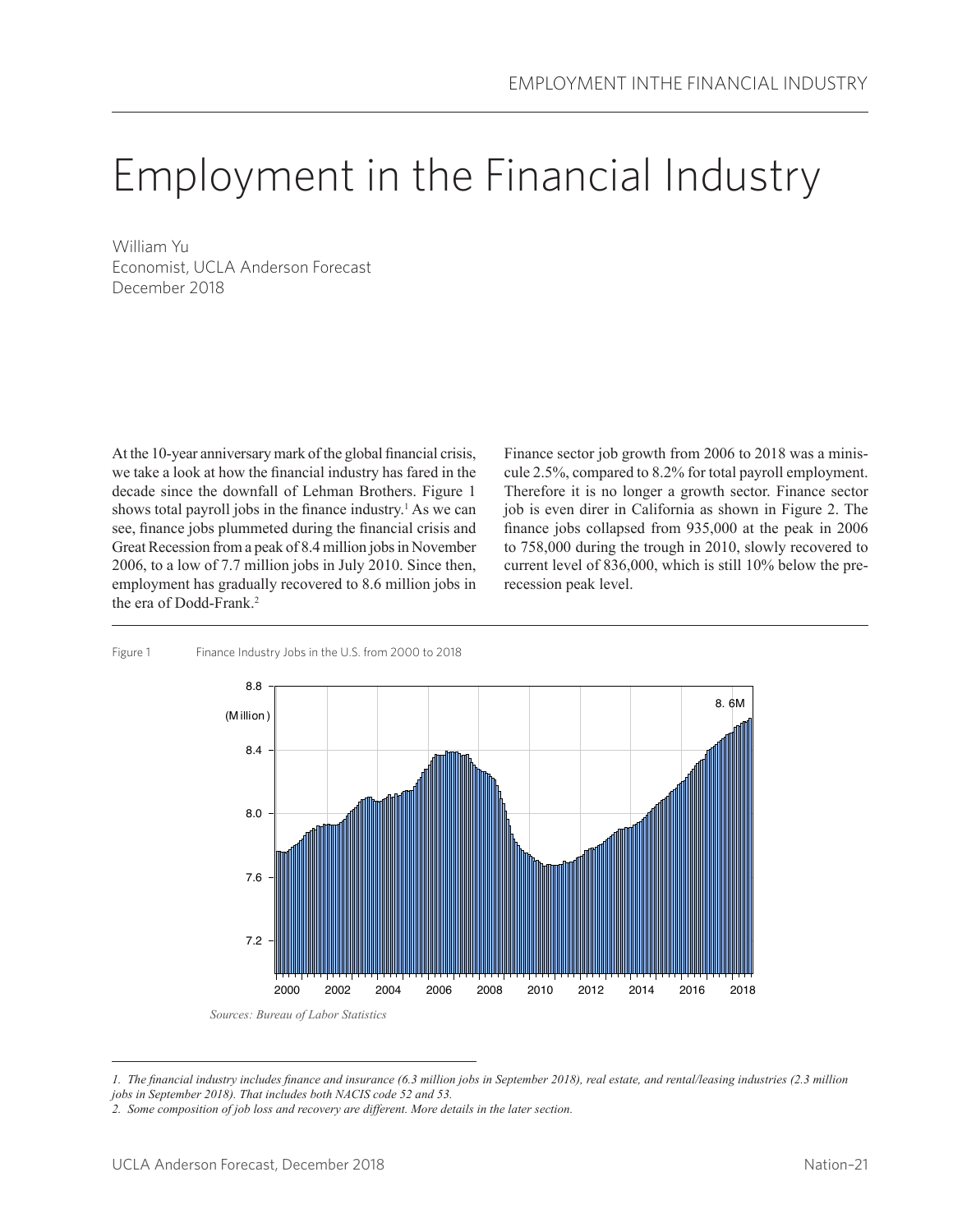Figure 2 Finance Industry Jobs in California from 2000 to 2018



# Employment in Subsectors of the Financial Industry

Figure 3 displays the annual growth rates of jobs in the finance industry by subsector for the period of 2008 to 2018 (the long run) in the blue bar and 2017 to 2018, in the yellow bar. Let's focus on the long run (blue bar). Except for credit unions, most depository credit intermediations have seen negative job growth, in particular the savings institutions. Non-depository credit intermediations employment barely grew, whereas financial transactions, processing, and clearing had robust growth.

In the investment and securities sector, the trading and securities brokerage sub-sector had negative job growth. There might be two reasons: (1) the total shares traded have declined after the financial crisis. For instance, in June 2008, there were 29 billion shares traded<sup>3</sup> in the New York Stock Exchange where the trading volume declined to 22 billion shares in June 2018. (2) Those computer algorithms doing daily or even high frequency trading might be very real.

In contrast, the investment advisory, portfolio management, and funds and trusts sub-sectors has been doing very well in the long bull market. Figure 4 indicates a strong correlation between the jobs in these investment sectors (left scale) and the S&P 500 index (right scale). Within the insurance sector; life and property & casualty insurance had a bad decade. On the other hand, the health insurance sector has been doing well as a direct consequence of the increased number of insured induced by the Affordable Care Act. In the real estate sector, property managers have been growing at a rapid rate (almost 3% a year) reflecting the move to rental housing from owner occupied housing in many markets.

# Have Computers and Robots Replaced Stocks Traders?

As we mentioned earlier, job growth in the finance sector is tepid in the aftermath of the financial crisis. Is it because of the regulatory constraints the finance industry faced after the bubble bust and deleverage in the industry? Or is it because computers, robots, or artificial intelligence (AI) are replacing high-paying jobs (high-cost jobs to employers)? It could be some of both.

*<sup>3.</sup> https://markets.cboe.com/us/equities/market\_statistics/historical\_market\_volume/*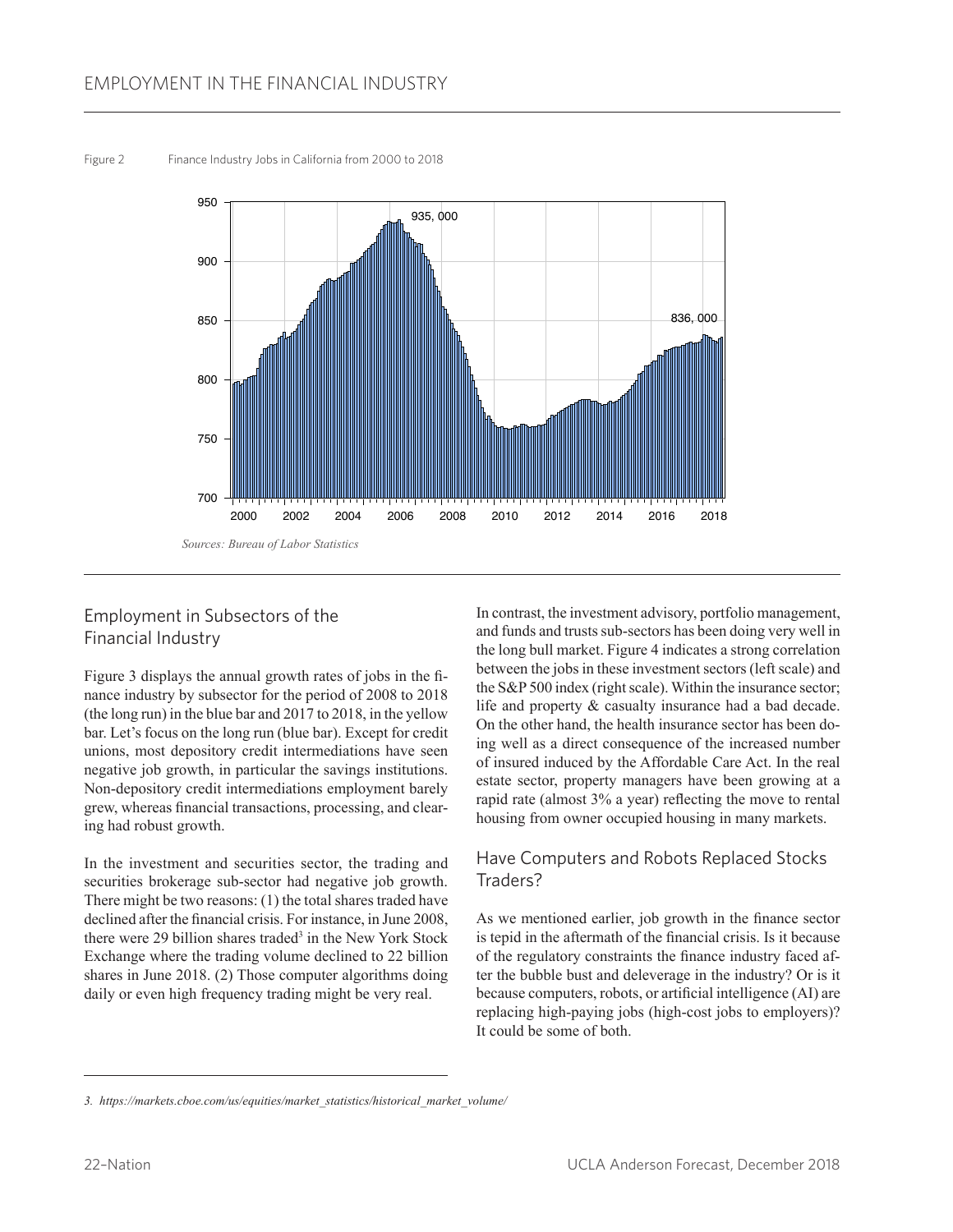



*Sources: Bureau of Labor Statistics*

Figure 4 Jobs in the Investment Sector and S&P 500 Index



*Sources: Bureau of Labor Statistics and Yahoo Finance*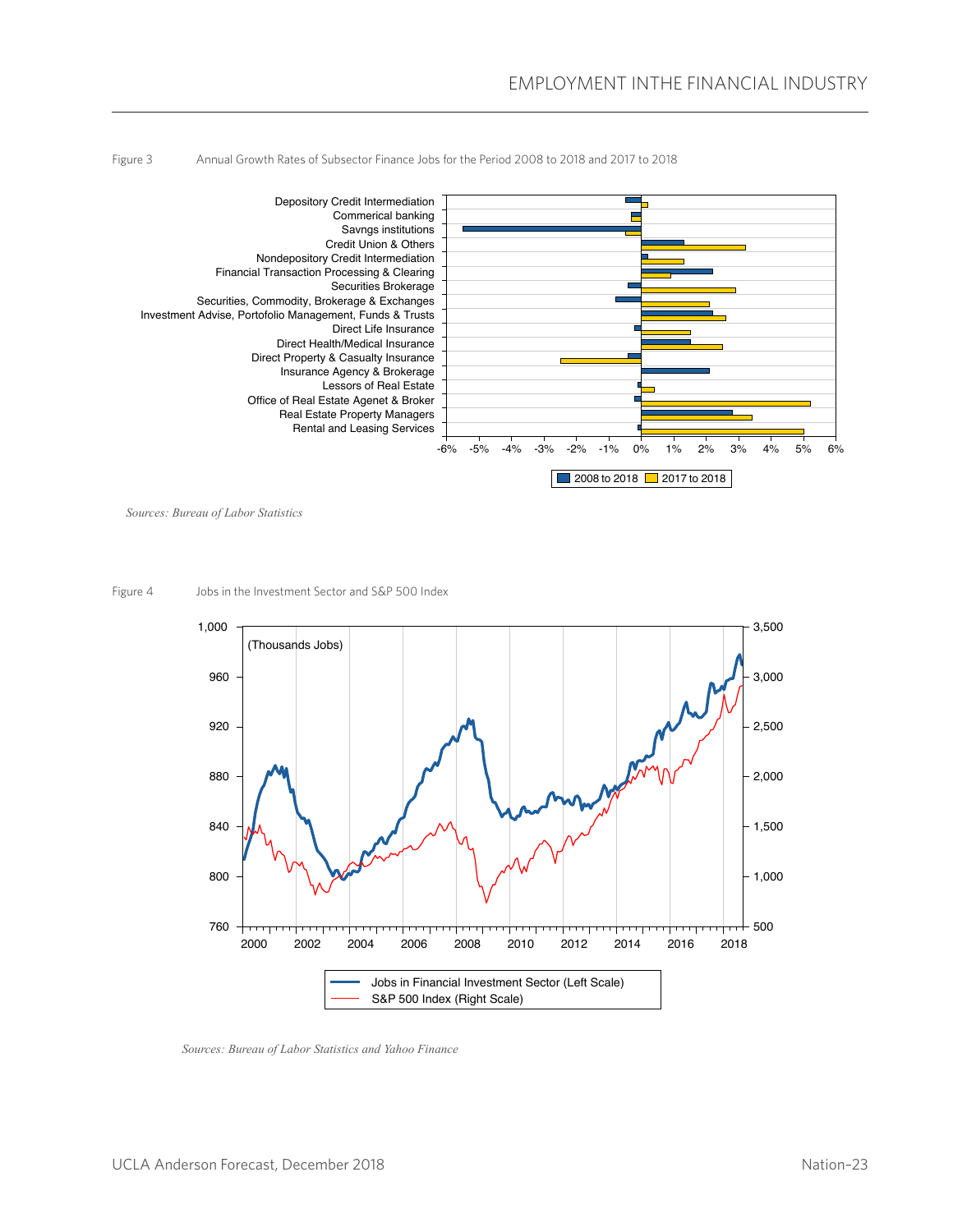Figure 5 presents the annual compounded growth rates of real industry output (value added) and payroll employment from 2007 to 2017. The blue bar is the annual real output growth rate and the yellow bar is the annual job growth rate. We order the industry by the difference of growth rates between real outputs (e.g. GDP) and jobs. There could be two ways to explain the difference. When the growth rate of industry output is higher than its jobs, the sector could simply be very productive. Or, higher output than jobs could indicate the industry is using more machines, robots, computers, or AI to replace traditional human jobs, whether blue or white collar.

The industry with the highest output-to-jobs ratio is the information industry, which should not be surprising. After all, it is mostly the tech industry who gives us the technology to improve efficiency, productivity and profits across all sectors. Of course, they will be using a lot of tech in their own companies. From 2007 to 2017 (the second half is the tech-boom era), the annual real output growth rate of the information sector is an impressive 5%. What is surprising is that its annual net job growth is negative (-0.9%) in the same period.

The second place most productive per job industry is the professional and business services sector. During the same decade, the real output growth rate is 2.5% a year while the job growth rate is 1.4%. In third place is the financial industry with its real output growth rate of 1.4% with 0.3% job growth, and then come the wholesale trade sector, retail trade sector, and manufacturing sector. The next line on the chart is the "total sector," which is the average of the whole economy. The last two below the line are the obviously more labor intensive leisure and hospitality and construction sectors.

In short, we suggest that the financial industry is no doubt adopting technology to enhance productivity or even replace human jobs.

### Financial Industry Employment Across Metros

Figure 6 lists the ranking of annual job growth of the finance and insurance sector from 2008 to 2018 for 33 major metro areas. San Antonio has stunning job growth at 3.2% a year over the past decade, followed closely by Austin's 3.1%, Phoenix's 3.1%, Columbus's 2.4%, Dallas's 2.3%, Salt Lake



#### Figure 5 Annual Compounded Growth Rates of Real Industry Output and Industry Jobs from 2007 to 2017

*Sources: Bureau of Labor Statistics and Bureau of Economic Analysis*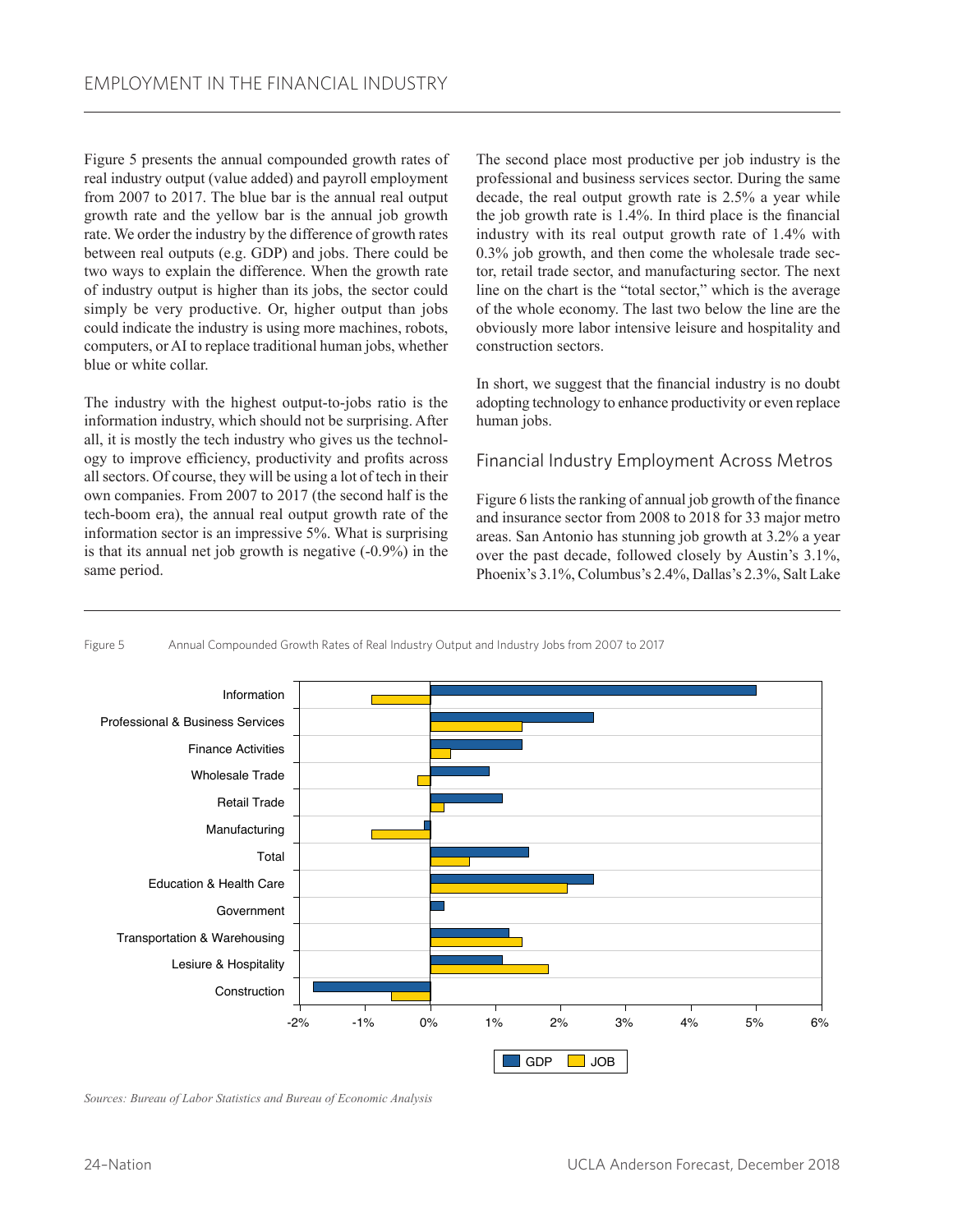City's 1.9%. On the other hand, we see negative job growth in the finance sector for metros such as Baltimore, Chicago, Boston, L.A., and Seattle.

Why do we see this disparity of job growth across metros? Figure 7 might provide part of the reason for it. The chart illustrates the correlation between a metro's annual total job growth and finance/insurance job growth from 2008 to 2018. In general, we see a positive correlation between these two growth rates as shown in the red line. It is reasonable to see that a fast-growing metro, such as Austin, with more jobs and more people moving into town would have more demand for basic financial services, such as banking and insurance.

What is interesting is to explain why a metro with high total job growth might have relatively low finance/insurance job growth. For instance, Seattle has an annual total job growth of 1.6% on average a year in the past decade but has a negative 1.3% job growth in finance. The bankruptcy of Washington Mutual in the sample period might explain most of that. In addition, traditional finance centers, such as New York City (0%), San Francisco (0.2%), Boston (-0.5%), and L.A. (-0.9%) seem not to be doing well in growing jobs in the finance/insurance sector despite some of them, such as San Francisco at 2.3% and New York City at 1.7%, having high job growth rates,.

On the other hand, metros such as San Antonio, Phoenix, Dallas, Columbus, Salt Lake City, and Cincinnati have a higher growth rate of finance jobs than other sectors. That said, these cities might be attracting and growing some backoffice or analytics jobs serving national customers rather than local ones. Why is that? One possible reason is that these metros have a lower cost of living, making them attractive for employers to build and expand financial industry jobs in these places rather than in high-cost New York City, San Francisco, or Boston. As long as its performance is good, it is not important to a customer that his/her mutual fund manager work nearby, for instance, so there is more flexibility to expand in lower-cost areas.

Figure 6 The Annual Growth Rate of Finance and Insurance Jobs from 2008 to 2018 for 33 Major Metros



 *Source: Bureau of Labor Statistics*